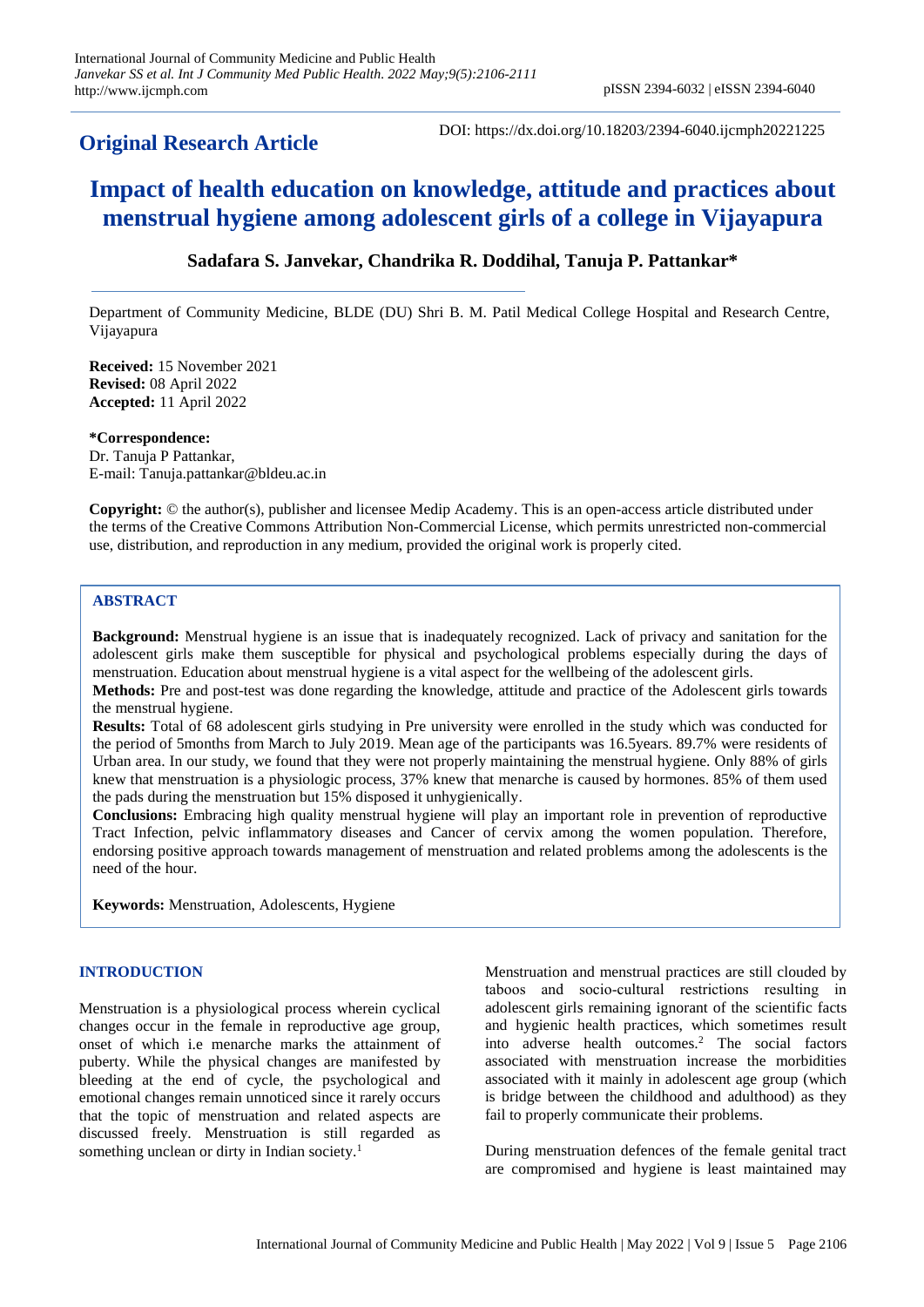either be due to lack of knowledge or social constraints, giving the perfect time for infections to set up leading to untold morbidities.

Repeated use of unclean napkins or the improperly dried cloth napkins before its reuse results in harboring of micro-organisms causing vaginal infections.<sup>3</sup>

Definition for menstrual hygiene management was given by WHO and UNICEF in 2012 as 'Women and adolescent girls using a clean menstrual management material to absorb or collect blood that can be changed in privacy as often as necessary for the duration of the menstruation period, using soap and water for washing the body as required, and having access to facilities to dispose of used menstrual management materials'.<sup>4</sup>

In this city of Vijayapura, due to social and cultural practices and hinderances, girls normally do not talk about menstruation to others and hence have limited knowledge and poor attitude resulting in unhealthy practices. This study hence attempts to assess their knowledge and in turn provide them education about good hygiene.

## *Objectives*

To assess the knowledge, practice and attitudes regarding menstruation among adolescent girls. To recognize morbidities related to menstruation and methods adopted by them to overcome if any. To assess the receptivity and change in attitude/behaviour of the adolescent girls after discussing about healthy practices regarding menstruation.

## **METHODS**

The study was conducted in the Pre University College of North Karnataka for a period of 5months, all female students present on the day of data collection and gave consent were included in the study. It was a cross sectional study done between August 2019 to October 2019.Ethical clearance was obtained by Institutional ethical committee approval by BLDE University. Consent was also taken from the Principal of the college.

Data was collected in two phases. In first phase, a pre designed, pre tested questionnaire was given to adolescents to know their knowledge, attitude and practices about menstrual health and later health education was given to the study group regarding the same followed by a group discussion with them noting down the issues faced by them to follow healthy menstrual practices, following which data was again collected to analyse how the study group has perceived and interpreted the information given to them. In the second phase of the study, same data was again collected after 2-3 months to assess their change in attitudes or practices regarding menstruation. Data was compiled in Ms Excel Sheet and analysed using Statistical package for

social scineces (SPSS) Ver. 16, Continuous variables were expressed as mean and standard deviation and discrete variables were expressed as percentages and proportions. The quantitative variables were analysed by using student 't' test and qualitative variables were analysed by using Chi square test.

## **RESULTS**

Total of 68 girl students participated in the study between the age group of 15-19 years of class 11 and 12, majority of them living in urban areas.

#### **Table 1: Age and residence of the participants.**

| <b>Parameters</b>  | N  | $\frac{0}{0}$ |
|--------------------|----|---------------|
| Age (yrs)          |    |               |
| 15                 | 5  | 7.4           |
| 16                 | 29 | 42.6          |
| 17                 | 30 | 44.1          |
| 18                 | 3  | 4.4           |
| 19                 | 1  | 1.5           |
| Total              | 68 | 100           |
| <b>Rural/Urban</b> |    |               |
| Rural              | 7  | 10.3          |
| Urban              | 61 | 89.7          |
| Total              | 68 | 100           |

Table 2 shows that the education status and occupation of the parents is represented in following table. 76.5%  $(n=52)$  mothers were housewives, only 19.1%  $(n=13)$ being graduates, while  $35.3\%$  (n=24) fathers were professionals and 33.8% (n=23) being graduates. Most of them attained menarche at the age of 13 years (n=26, 38.2%) and 14years (n=21, 30.9%) as shown in table 4. Table 5 depicts distribution of participants according to knowledge of menstruation is shown in following table which was recorded before and after giving health education and after 3 months of giving health education. Regarding cause of menstruation majority (88.2%, n=60) believed it was normal for a girl. 67.6% (n=46) were not aware before menarche about menstruation. 83.8% (n=57) of the participants had appropriate knowledge about the duration of menstruation and 67.6% (n=46) of them had appropriate knowledge about frequency of menstruation. Knowledge on normal age of menarche is represented in following table. 57.4% (n=39) of participants did not receive any advice on menstrual management. The source of knowledge about menstruation in majority of cases was their mother. Table 6 depicts 4.4% (n=3) of the participants had celebration at menarche. The reactions of the participants to menarche are shown in the following table. 73.5% (n=50) of the participants were restricted from religious places during their menses. Only 19.1% (n=13) of them had no restrictions at all. In majority of the cases the restrictions were by choice and in 19.1% (n=13) they were forced upon by family members. There wasn't much change in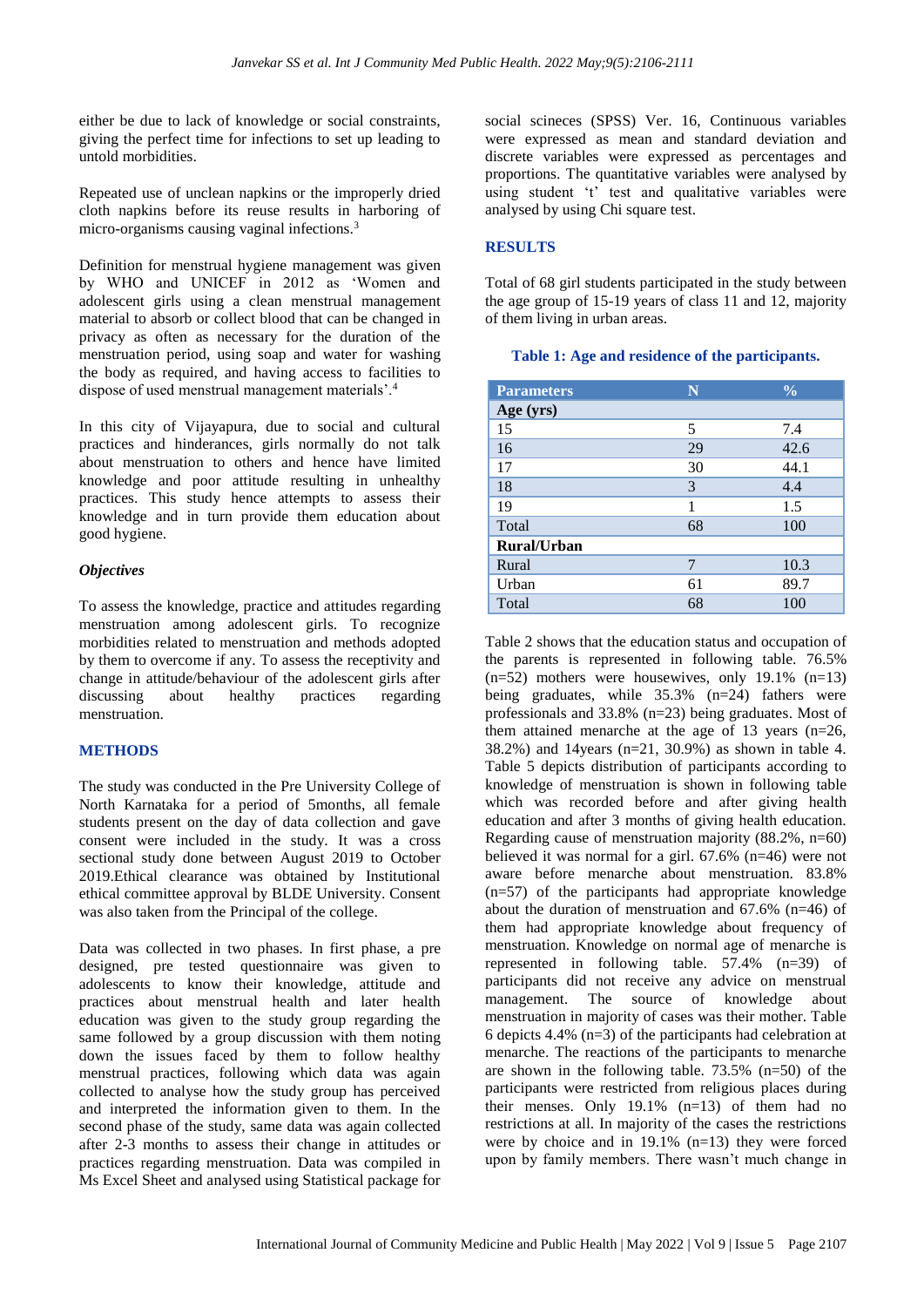the responses after giving health education on the subject or on follow up after 3 months.

#### **Table 2: Occupational and educational status of parents of the participants.**

| <b>Occupation Father</b>               | Ñ              | $\frac{0}{0}$    |
|----------------------------------------|----------------|------------------|
| <b>Professionals</b>                   | 24             | 35.3             |
| Shop and market                        | 18             | 26.5             |
| <b>Machine</b>                         | 8              | 11.8             |
| <b>Clerks</b>                          | $\overline{7}$ | 10.3             |
| <b>Skilled agriculture and fishery</b> | $\overline{5}$ | 7.4              |
| <b>Manegers</b>                        | 3              | 4.4              |
| <b>Technicians</b>                     | $\overline{2}$ | 2.9              |
| <b>Elementory occupation</b>           | 1              | 1.5              |
| <b>Total</b>                           | 68             | 100              |
| <b>Occupation Mother</b>               |                |                  |
| <b>HW</b>                              | 52             | 76.5             |
| Teacher                                | 10             | 14.7             |
| Designer                               | $\mathbf{1}$   | $\overline{1.5}$ |
| Librarian                              | $\mathbf{1}$   | 1.5              |
| Not answered                           | $\overline{4}$ | 5.9              |
| Total                                  | 68             | 100              |
| <b>Education father</b>                |                |                  |
| Illiterate                             | 6              | 8.8              |
| Primary                                | $\overline{2}$ | 2.9              |
| High school                            | 3              | 4.4              |
| PU                                     | 10             | 14.7             |
| Graduate                               | 23             | 33.8             |
| Post graduate                          | 3              | 4.4              |
| Not answered                           | 21             | 30.9             |
| Total                                  | 68             | 100              |
| <b>Education mother</b>                |                |                  |
| Illiterate                             | 6              | 8.8              |
| Primary                                | 4              | 5.9              |
| High school                            | 9              | 13.2             |
| PU                                     | 12             | 17.6             |
| Graduate                               | 13             | 19.1             |
| Post graduate                          | 1              | 1.5              |
| Not answered                           | 23             | 33.8             |
| Total                                  | 68             | 100              |

## **Table 3: Distribution of participants based on monthly income.**

| <b>Income</b>       | N  | $\frac{0}{0}$ |
|---------------------|----|---------------|
| $<$ 10000           |    | 1.5           |
| 10000-20000         | 21 | 30.9          |
| 20000-40000         | 3  | 4.4           |
| >40000              | 3  | 4.4           |
| <b>Not answered</b> | 40 | 58.8          |
| <b>Total</b>        | 68 | 100.0         |

Table 7 depicts 85.3% (n=58) of the participants used sanitary pads while 11.8% (n=8) of them used both sanitary pads and cloth during their menses, the frequency

of changing them is shown in the following table. 89.7%  $(n=61)$  of them disposed the used pads inn dustbin. 16.2%  $(n=11)$  of them remained absent to school during their menses.

#### **Table 4: Age of attainment of menarche of the participants.**

| <b>Menarche age (yrs)</b> | N  | $\frac{0}{0}$ |
|---------------------------|----|---------------|
| 10                        |    | 1.5           |
| 11                        | 3  | 4.4           |
| 12                        | 12 | 17.6          |
| 13                        | 26 | 38.2          |
| 14                        | 21 | 30.9          |
| 15                        |    | 5.9           |
| 16                        |    | 1.5           |
| <b>Total</b>              | 68 | 100           |



# **Figure 1: Menstrual morbidities among the participants.**



**Figure 2: Health seeking attitude among the participants.**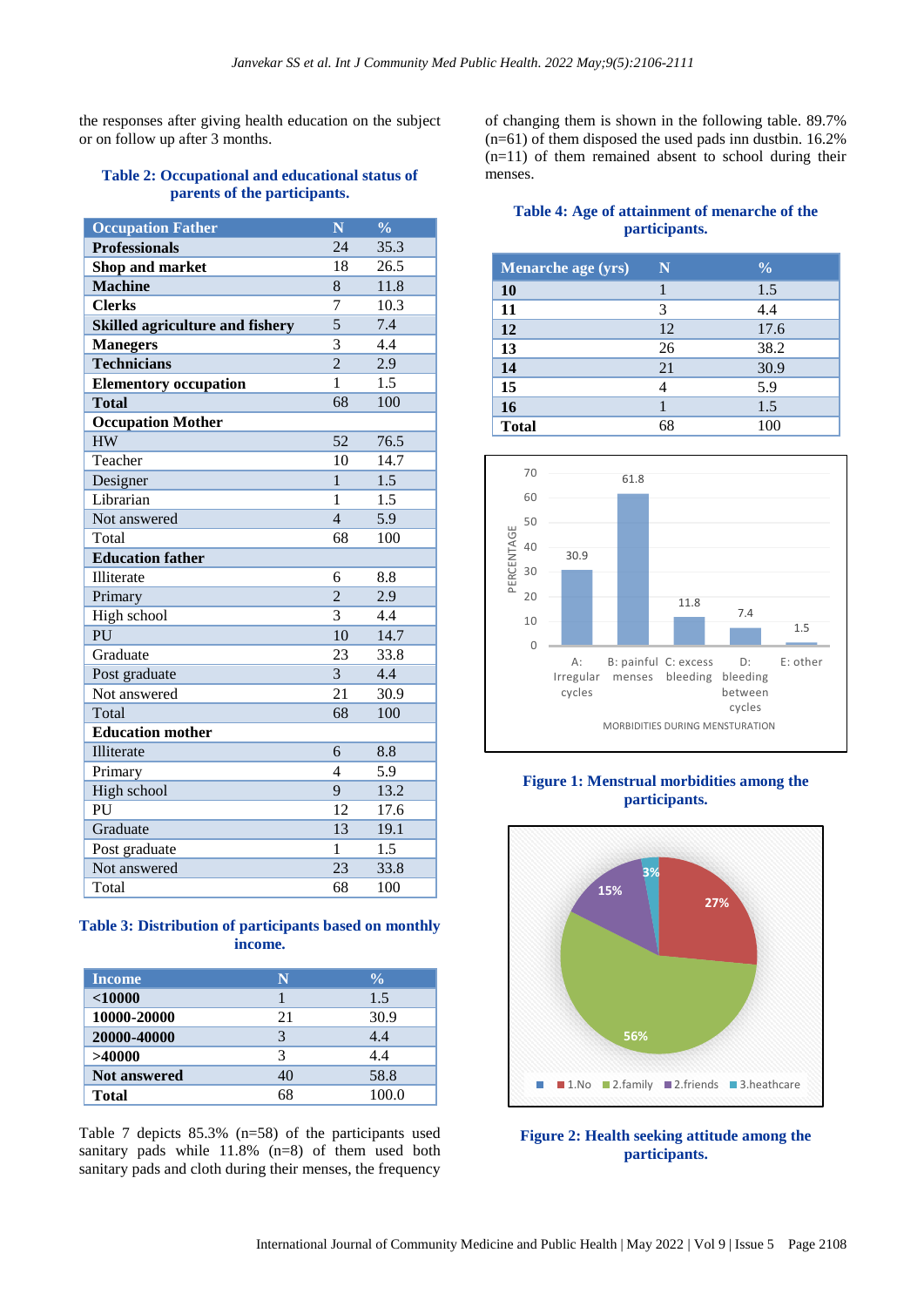|                                                                                                                                                                                                                                                                                                                                                                                                   |                                                                                                                                | <b>Pre</b>     |                | <b>Post</b>      |                  |                        | <b>After 3 month</b> |  |
|---------------------------------------------------------------------------------------------------------------------------------------------------------------------------------------------------------------------------------------------------------------------------------------------------------------------------------------------------------------------------------------------------|--------------------------------------------------------------------------------------------------------------------------------|----------------|----------------|------------------|------------------|------------------------|----------------------|--|
| Knowledge                                                                                                                                                                                                                                                                                                                                                                                         |                                                                                                                                | $\mathbf N$    | $\frac{0}{0}$  | $\mathbf N$      | $\frac{0}{0}$    | N                      | $\frac{6}{6}$        |  |
|                                                                                                                                                                                                                                                                                                                                                                                                   | Normal                                                                                                                         | 60             | 88.2           | 63               | 92.6             | 64                     | 94.1                 |  |
| Cause                                                                                                                                                                                                                                                                                                                                                                                             | Curse of god                                                                                                                   | 8              | 11.8           | $\mathfrak{S}$   | 7.4              | $\mathbf{0}$           | $\mathbf{0}$         |  |
|                                                                                                                                                                                                                                                                                                                                                                                                   | NA: Not answered                                                                                                               | $\overline{0}$ | $\overline{0}$ | $\boldsymbol{0}$ | $\boldsymbol{0}$ | $\overline{4}$         | 5.9                  |  |
| <b>Awareness before</b>                                                                                                                                                                                                                                                                                                                                                                           | Yes                                                                                                                            | 22             | 32.4           |                  |                  |                        |                      |  |
|                                                                                                                                                                                                                                                                                                                                                                                                   | N <sub>o</sub>                                                                                                                 | 46             | 67.6           |                  |                  |                        |                      |  |
| menarche<br>Appropriate<br>57<br><b>Duration</b><br>Not appropriate<br>7<br>NA: Not answered<br>$\overline{4}$<br>Appropriate<br>46<br>Not appropriate<br>6<br>Frequency<br>16<br><b>NA</b><br>$<$ 10<br>1<br>58<br>$10 - 15$<br>Age (years)<br>$15 - 20$<br>6<br>$>20$<br>3<br>29<br>Yes<br><b>Advice</b><br>No<br>39<br>Mother<br>60<br>Sister<br>5<br>$\overline{0}$<br><b>Source</b><br>Media |                                                                                                                                | 83.8           | 57             | 83.8             | 60               | 88.2                   |                      |  |
|                                                                                                                                                                                                                                                                                                                                                                                                   |                                                                                                                                | 10.3           | $\tau$         | 10.3             | $\overline{4}$   | 5.9                    |                      |  |
|                                                                                                                                                                                                                                                                                                                                                                                                   |                                                                                                                                |                | 5.9            | $\overline{4}$   | 5.9              | $\overline{4}$         | 5.9                  |  |
|                                                                                                                                                                                                                                                                                                                                                                                                   |                                                                                                                                |                | 67.6           | 47               | 69.1             | 44                     | 64.7                 |  |
|                                                                                                                                                                                                                                                                                                                                                                                                   |                                                                                                                                |                | 8.8            | $\overline{7}$   | 10.3             | 3                      | 4.4                  |  |
|                                                                                                                                                                                                                                                                                                                                                                                                   |                                                                                                                                |                | 23.5           | 14               | 20.6             | 21                     | 30.9                 |  |
|                                                                                                                                                                                                                                                                                                                                                                                                   |                                                                                                                                |                | 1.5            | $\mathbf{1}$     | 1.5              | $\mathbf{1}$           | 1.5                  |  |
|                                                                                                                                                                                                                                                                                                                                                                                                   |                                                                                                                                |                | 85.3           | 60               | 88.2             | 61                     | 89.7                 |  |
|                                                                                                                                                                                                                                                                                                                                                                                                   |                                                                                                                                |                | 8.8            | $\overline{7}$   | 10.3             | 6                      | 8.8                  |  |
|                                                                                                                                                                                                                                                                                                                                                                                                   |                                                                                                                                |                | 4.4            |                  |                  |                        |                      |  |
|                                                                                                                                                                                                                                                                                                                                                                                                   |                                                                                                                                |                | 42.6           |                  |                  | 88.2<br>60<br>8.8<br>6 |                      |  |
|                                                                                                                                                                                                                                                                                                                                                                                                   |                                                                                                                                |                | 57.4           |                  |                  |                        |                      |  |
|                                                                                                                                                                                                                                                                                                                                                                                                   |                                                                                                                                |                | 88.2           |                  |                  |                        |                      |  |
|                                                                                                                                                                                                                                                                                                                                                                                                   | 7.4<br>$\overline{0}$<br>$\mathbf{0}$<br>Friend<br>1.5<br>$\mathbf{1}$<br>1<br>Others<br>$\overline{2}$<br>2.9<br>$\mathbf{1}$ |                |                |                  |                  |                        |                      |  |
|                                                                                                                                                                                                                                                                                                                                                                                                   |                                                                                                                                |                |                |                  |                  |                        | $\overline{0}$       |  |
|                                                                                                                                                                                                                                                                                                                                                                                                   |                                                                                                                                |                |                |                  |                  |                        | 1.5                  |  |
|                                                                                                                                                                                                                                                                                                                                                                                                   |                                                                                                                                |                |                |                  |                  |                        | 1.5                  |  |

# **Table 5: Knowledge of the participants on menstruation and related aspects.**

**Table 6: Attitude of the participants regarding menstruation and related aspects.**

|                     |                         | Pre            |          | <b>Post</b> |                                                                                                                                                                                                                                                  | <b>After 3months</b> |  |
|---------------------|-------------------------|----------------|----------|-------------|--------------------------------------------------------------------------------------------------------------------------------------------------------------------------------------------------------------------------------------------------|----------------------|--|
| <b>Attitude</b>     |                         |                |          |             |                                                                                                                                                                                                                                                  |                      |  |
| <b>Celebration</b>  | Yes                     | 3              | 4.4      |             |                                                                                                                                                                                                                                                  |                      |  |
|                     | N <sub>o</sub>          | 65             | 95.6     |             |                                                                                                                                                                                                                                                  |                      |  |
|                     | Cried                   | 15             | 22.1     |             | 77.9<br>75.0<br>53<br>3<br>5.9<br>4.4<br>5.9<br>5.9<br>$\overline{4}$<br>0.0<br>7<br>10.3<br>1.5<br>19.1<br>17.6<br>12<br>17.6<br>$\boldsymbol{0}$<br>$\Omega$<br>$\Omega$<br>67.6<br>47<br>69.1<br>19.1<br>20.6<br>14<br>13.2<br>$\tau$<br>10.3 |                      |  |
|                     | Scared                  | 24             | 35.3     |             |                                                                                                                                                                                                                                                  |                      |  |
| <b>Reaction</b>     | Casual                  | 11             | 16.2     |             |                                                                                                                                                                                                                                                  |                      |  |
|                     | Worried                 | 21             | 30.9     |             |                                                                                                                                                                                                                                                  |                      |  |
|                     | NA: not answered        | 2              | 2.9      |             |                                                                                                                                                                                                                                                  |                      |  |
| <b>Restrictions</b> | <b>Religious Places</b> | 50             | 73.5     | 51          |                                                                                                                                                                                                                                                  |                      |  |
|                     | School/College          | $\overline{4}$ | 5.9      | 4           |                                                                                                                                                                                                                                                  |                      |  |
|                     | Segregation             | 5              | 7.4      | 4           |                                                                                                                                                                                                                                                  |                      |  |
|                     | Kitchen                 | 1              | 1.5      | $\Omega$    |                                                                                                                                                                                                                                                  |                      |  |
|                     | Food                    | 11             | 16.2     | 13          |                                                                                                                                                                                                                                                  |                      |  |
|                     | Nil                     | 13             | 19.1     | 12          |                                                                                                                                                                                                                                                  |                      |  |
|                     | Others                  | $\theta$       | $\Omega$ | $\Omega$    |                                                                                                                                                                                                                                                  |                      |  |
|                     | Choice                  | 47             | 69.1     | 46          |                                                                                                                                                                                                                                                  |                      |  |
| <b>Nature</b>       | Forced                  | 13             | 19.1     | 13          |                                                                                                                                                                                                                                                  |                      |  |
|                     | Not: not applicable     | 8              | 11.8     | 9           |                                                                                                                                                                                                                                                  |                      |  |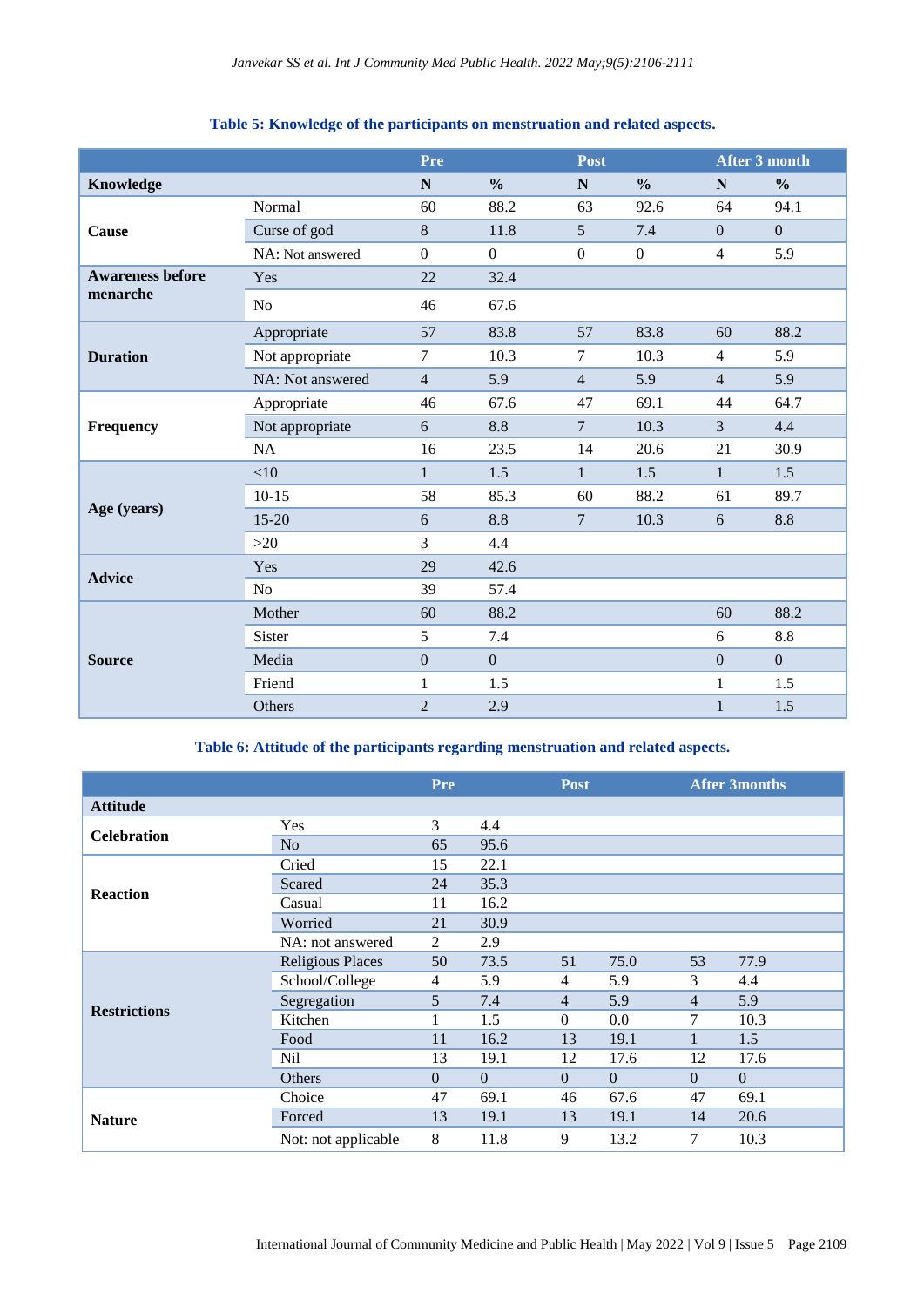|                     |                           | Pre            |               | <b>After 3</b><br>months |               |
|---------------------|---------------------------|----------------|---------------|--------------------------|---------------|
| <b>Practice</b>     |                           | N              | $\frac{0}{0}$ | N                        | $\frac{0}{0}$ |
| <b>Material</b>     | Cloth                     | 2              | 2.9           | 3                        | 4.4           |
|                     | Pads                      | 58             | 85.3          | 59                       | 86.8          |
|                     | <b>B</b> oth              | 8              | 11.8          | 6                        | 8.8           |
|                     | Others                    | $\theta$       | $\theta$      | $\theta$                 | $\Omega$      |
|                     | $1 - 2$                   | 33             | 48.5          | 33                       | 48.5          |
| <b>Number</b><br>of | $3-4$                     | 21             | 30.9          | 29                       | 42.6          |
| changes             | >4                        | $\overline{4}$ | 5.9           | $\overline{2}$           | 2.9           |
|                     | $NA$ : not<br>answered    | 10             | 14.7          | $\overline{4}$           | 5.9           |
| Absent to           | Yes                       | 11             | 16.2          | 13                       | 19.1          |
| school              | No                        | 57             | 83.8          | 56                       | 82.4          |
|                     | $\overline{0}$            | 8              | 11.8          | 7                        | 10.3          |
|                     | $\mathbf{1}$              | 5              | 7.4           | 5                        | 7.4           |
| <b>Clean</b>        | $\overline{2}$            | $\overline{4}$ | 5.9           | $\overline{2}$           | 2.9           |
| vagina              | 3                         | 3              | 4.4           | $\mathbf{1}$             | 1.5           |
|                     | >3                        | 3              | 4.4           | 6                        | 8.8           |
|                     | Not answered              | 45             | 66.2          | 47                       | 69.1          |
|                     | Reused                    | 7              | 10.3          | 7                        | 10.3          |
|                     | Dustbin                   | 61             | 89.7          | 65                       | 95.6          |
| <b>Disposal</b>     | Throw<br>Indiscriminately | $\theta$       | $\theta$      | $\theta$                 | $\theta$      |
|                     | NA: Not<br>Answered       | 5              | 7.4           | $\theta$                 | $\theta$      |

# **Table 7: Practices of the participants regarding menstrual hygiene.**

There wasn't much change in the responses after giving health education on the subject or on follow up after 3 months.

#### **DISCUSSION**

Mean age of the participants is 16.5 years, studying in grade 11 and 12 comparable to the studies conducted by Fehintola et al and Purva et al6 76.5% (n=52) mothers were housewives, only 19.1% (n=13) being graduates which may be the reason for their poor hygienic practices during mensturation.<sup>5</sup> Most of them attained menarche between the age of 12-14 years comparable to the study conducted at Purva et al, Seenivasan et al and Bhatt et al.6-8

#### *Knowledge*

Regarding cause of menstruation majority (88.2%) believed it was normal for a girl, similar findings were reported by Ram et al study where 83% of the respondents agreed that menstruation is a physiological process and 83.72% according to study at Bhatt et al.<sup>8,9</sup>

In our study 67.6% were not aware before menarche about menstruation source of knowledge was their mother (88.2%) which was variable to the results in study at Fehintola et al where 96.42% of respondants were aware, main source of information was the respondents' mothers (41.83%). and in study at Seenivasan et al only 40% of the girls knew about menstruation before menarche with mother being the informant in 47.7 % of the subjects.<sup>7</sup>

In our study 83.8% (n=57) of the participants had appropriate knowledge about the duration of menstruation and 67.6% (n=46) of them had appropriate knowledge about frequency of menstruation which was variable to study at Purva et al where 42.48% were aware about duration of normal menstrual period and 53.32% were aware about normal frequency of menstruation. In study at Seenivasan et al 52 % were aware about frequency of menstruation.<sup>6,7</sup>

#### *Attitude*

Only 4.4% of the participants had celebration at menarche compared to 49.36% by study by Purva et al.<sup>6</sup>

In our study majority of the participants (35.3%) were scared similar to that found at study by Purva et al and Seenivasan et al (59%), in many studies the reaction was unpleasant for majority of the participants, while at study by at Fehintola et al 35.79% responded with happy as reaction to menarche.<sup>6,7</sup>

73.5% of the participants were restricted from religious places during their menses findings comparable to the study at Purva et al (53.98%), while by study by Seenivasan et al 92.4% were restricted from visiting religious places.6,7 Study by Seenivasan et al reported other restrictions attending school among 9.2% comparable to our findings of 5.9%. Study by Fehintola et al reported restrictions certain food among 17.92% participants which was similar to our findings of 19.1%.<sup>5</sup>

Only 19.1%  $(n=13)$  of them had no restrictions at all in our study while in study by Bhatt MD et al and Fehintola FO et al 68.60% and 52.57% had no restrictions at all respectively.5,8

In our study majority of the cases the restrictions were by choice and in  $19.1\%$  (n=13) they were forced upon by family member unlike findings by Seenivasan et al only 17.6% of them were self-imposed and in study by Purva et al in 28.76% of the cases restrictions were selfimposed.<sup>6,7</sup>

#### *Practice*

In our study 85.3% of the participants used sanitary pads similar to study by Purva et al (84.12%), Seenivasan et al